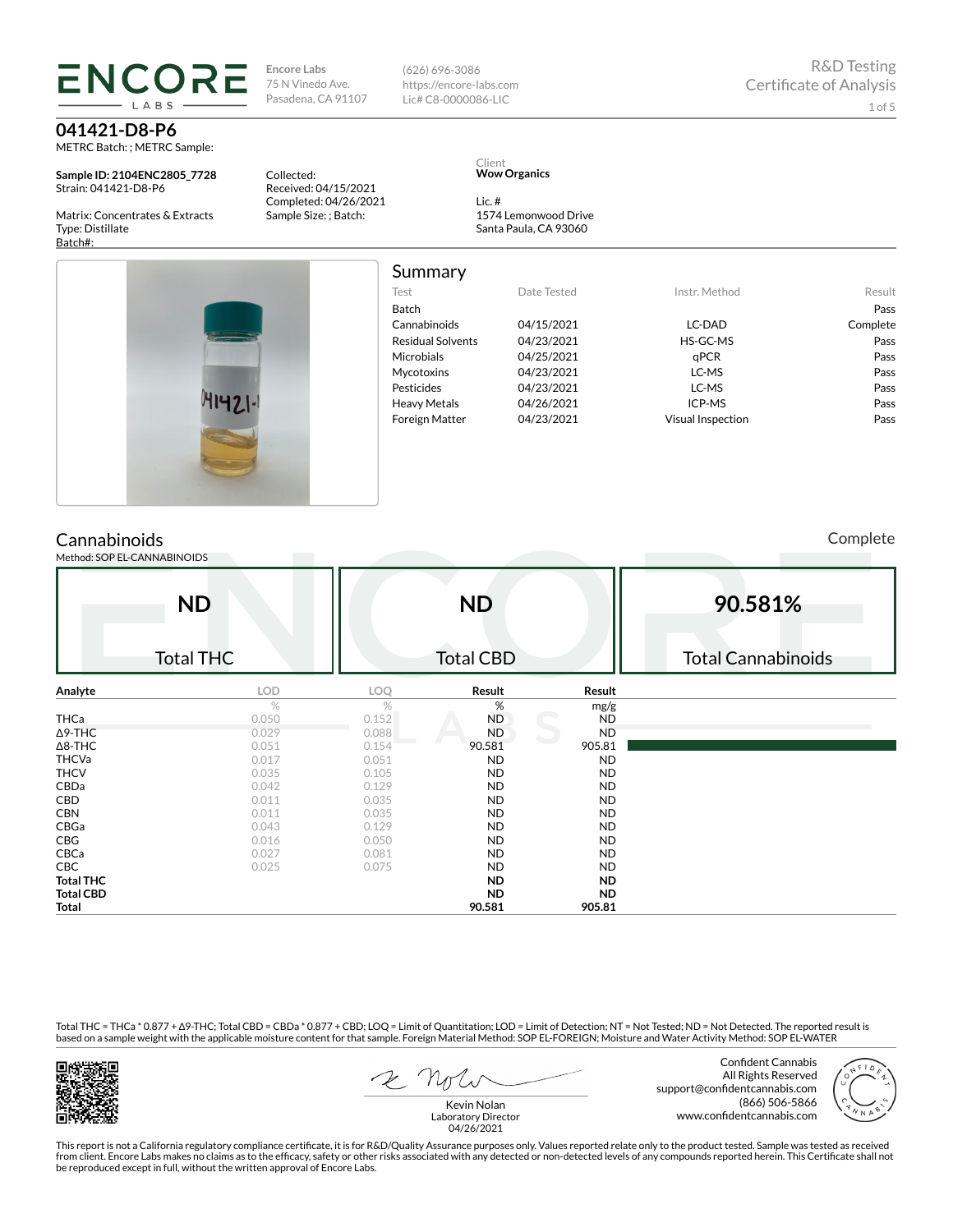# **ENCOR** LABS

**041421-D8-P6** METRC Batch: ; METRC Sample:

**Sample ID: 2104ENC2805\_7728** Strain: 041421-D8-P6

Matrix: Concentrates & Extracts Type: Distillate Batch#:

### Pesticides

Method: SOP EL-PesticidesLCMS LC-MS

Collected: Received: 04/15/2021 Completed: 04/26/2021 Sample Size: ; Batch:

**Encore Labs** 75 N Vinedo Ave. Pasadena, CA 91107

https://encore-labs.com Lic# C8-0000086-LIC

> Client **Wow Organics**

(626) 696-3086

Lic. # 1574 Lemonwood Drive

Santa Paula, CA 93060

| Analyte             | <b>LOD</b> | <b>LOO</b> | Limit          | <b>Result</b> | <b>Status</b> | Analyte                   | LOD       | <b>LOO</b> | Limit          | <b>Result</b> | <b>Status</b> |
|---------------------|------------|------------|----------------|---------------|---------------|---------------------------|-----------|------------|----------------|---------------|---------------|
|                     | $\mu$ g/g  | $\mu$ g/g  | $\mu$ g/g      | $\mu$ g/g     |               |                           | $\mu$ g/g | $\mu$ g/g  | $\mu$ g/g      | µg/g          |               |
| Abamectin           | 0.005      | 0.02       | 0.1            | <b>ND</b>     | Pass          | Fludioxonil               | 0.01      | 0.05       | 0.1            | <b>ND</b>     | Pass          |
| Acephate            | 0.002      | 0.01       | 0.1            | <b>ND</b>     | Pass          | Hexythiazox               | 0.005     | 0.02       | 0.1            | <b>ND</b>     | Pass          |
| Acequinocyl         | 0.01       | 0.02       | 0.1            | <b>ND</b>     | Pass          | Imazalil                  | 0.05      | 0.1        | 0.05           | <b>ND</b>     | Pass          |
| Acetamiprid         | 0.005      | 0.02       | 0.1            | <b>ND</b>     | Pass          | Imidacloprid              | 0.005     | 0.02       | 5              | <b>ND</b>     | Pass          |
| Aldicarb            | 0.05       | 0.1        | 0.05           | <b>ND</b>     | Pass          | Kresoxim Methyl           | 0.005     | 0.02       | 0.1            | <b>ND</b>     | Pass          |
| Azoxystrobin        | 0.005      | 0.02       | 0.1            | <b>ND</b>     | Pass          | Malathion                 | 0.02      | 0.05       | 0.5            | <b>ND</b>     | Pass          |
| Bifenazate          | 0.005      | 0.01       | 0.1            | <b>ND</b>     | Pass          | Metalaxyl                 | 0.002     | 0.005      | $\overline{2}$ | <b>ND</b>     | Pass          |
| <b>Bifenthrin</b>   | 0.005      | 0.01       | 3              | <b>ND</b>     | Pass          | Methiocarb                | 0.05      | 0.1        | 0.05           | <b>ND</b>     | Pass          |
| Boscalid            | 0.02       | 0.05       | 0.1            | <b>ND</b>     | Pass          | Methomyl                  | 0.01      | 0.02       | 1              | <b>ND</b>     | Pass          |
| Captan              | 0.2        | 0.3        | 0.7            | <b>ND</b>     | Pass          | Mevinphos                 | 0.02      | 0.05       | 0.02           | <b>ND</b>     | Pass          |
| Carbaryl            | 0.02       | 0.05       | 0.5            | <b>ND</b>     | Pass          | Myclobutanil              | 0.005     | 0.01       | 0.1            | <b>ND</b>     | Pass          |
| Carbofuran          | 0.05       | 0.1        | 0.05           | <b>ND</b>     | Pass          | Naled                     | 0.01      | 0.02       | 0.1            | <b>ND</b>     | Pass          |
| Chlorantraniliprole | 0.002      | 0.01       | 10             | <b>ND</b>     | Pass          | Oxamyl                    | 0.005     | 0.01       | 0.5            | <b>ND</b>     | Pass          |
| Chlordane           | 0.05       | 0.1        | 0.05           | <b>ND</b>     | Pass          | Paclobutrazol             | 0.05      | 0.1        | 0.05           | <b>ND</b>     | Pass          |
| Chlorfenapyr        | 0.05       | 0.1        | 0.05           | <b>ND</b>     | Pass          | Parathion Methyl          | 0.02      | 0.05       | 0.02           | <b>ND</b>     | Pass          |
| Chlorpyrifos        | 0.05       | 0.1        | 0.05           | <b>ND</b>     | Pass          | Pentachloronitrobenzene   | 0.02      | 0.05       | 0.1            | <b>ND</b>     | Pass          |
| Clofentezine        | 0.01       | 0.02       | 0.1            | <b>ND</b>     | Pass          | Permethrin                | 0.02      | 0.05       | 0.5            | <b>ND</b>     | Pass          |
| Coumaphos           | 0.02       | 0.05       | 0.02           | <b>ND</b>     | Pass          | Phosmet                   | 0.01      | 0.02       | 0.1            | <b>ND</b>     | Pass          |
| Cyfluthrin          | 0.05       | 0.1        | 2              | <b>ND</b>     | Pass          | <b>Piperonyl Butoxide</b> | 0.002     | 0.01       | 3              | <b>ND</b>     | Pass          |
| Cypermethrin        | 0.1        | 0.2        | 1              | <b>ND</b>     | Pass          | Prallethrin               | 0.005     | 0.02       | 0.1            | <b>ND</b>     | Pass          |
| Daminozide          | 0.02       | 0.05       | 0.02           | <b>ND</b>     | Pass          | Propiconazole             | 0.005     | 0.01       | 0.1            | <b>ND</b>     | Pass          |
| Diazinon            | 0.002      | 0.01       | 0.1            | <b>ND</b>     | Pass          | Propoxur                  | 0.05      | 0.1        | 0.05           | <b>ND</b>     | Pass          |
| <b>Dichlorvos</b>   | 0.02       | 0.05       | 0.02           | <b>ND</b>     | Pass          | Pyrethrins                | 0.02      | 0.05       | 0.5            | <b>ND</b>     | Pass          |
| Dimethoate          | 0.02       | 0.05       | 0.02           | <b>ND</b>     | Pass          | Pyridaben                 | 0.005     | 0.01       | 0.1            | <b>ND</b>     | Pass          |
| Dimethomorph        | 0.005      | 0.02       | $\overline{2}$ | <b>ND</b>     | Pass          | Spinetoram                | 0.005     | 0.01       | 0.1            | <b>ND</b>     | Pass          |
| Ethoprophos         | 0.05       | 0.1        | 0.05           | ND.           | Pass          | Spinosad                  | 0.005     | 0.01       | 0.1            | <b>ND</b>     | Pass          |
| Etofenprox          | 0.05       | 0.1        | 0.05           | <b>ND</b>     | Pass          | Spiromesifen              | 0.01      | 0.02       | 0.1            | <b>ND</b>     | Pass          |
| Etoxazole           | 0.005      | 0.02       | 0.1            | <b>ND</b>     | Pass          | Spirotetramat             | 0.005     | 0.01       | 0.1            | <b>ND</b>     | Pass          |
| Fenhexamid          | 0.005      | 0.02       | 0.1            | <b>ND</b>     | Pass          | Spiroxamine               | 0.05      | 0.1        | 0.05           | <b>ND</b>     | Pass          |
| Fenoxycarb          | 0.05       | 0.1        | 0.05           | <b>ND</b>     | Pass          | Tebuconazole              | 0.005     | 0.01       | 0.1            | <b>ND</b>     | Pass          |
| Fenpyroximate       | 0.005      | 0.02       | 0.1            | <b>ND</b>     | Pass          | Thiacloprid               | 0.02      | 0.05       | 0.02           | <b>ND</b>     | Pass          |
| Fipronil            | 0.05       | 0.1        | 0.05           | <b>ND</b>     | Pass          | Thiamethoxam              | 0.005     | 0.01       | 5              | <b>ND</b>     | Pass          |
| Flonicamid          | 0.01       | 0.02       | 0.1            | <b>ND</b>     | Pass          | Trifloxystrobin           | 0.005     | 0.01       | 0.1            | <b>ND</b>     | Pass          |

LOQ = Limit of Quantitation; LOD = Limit of Detection; NT = Not Tested; ND = Not Detected.



2 not

Confident Cannabis All Rights Reserved support@confidentcannabis.com (866) 506-5866 www.confidentcannabis.com



Kevin Nolan Laboratory Director 04/26/2021

This report is not a California regulatory compliance certificate, it is for R&D/Quality Assurance purposes only. Values reported relate only to the product tested. Sample was tested as received from client. Encore Labs makes no claims as to the efficacy, safety or other risks associated with any detected or non-detected levels of any compounds reported herein. This Certificate shall not<br>be reproduced except in fu

Pass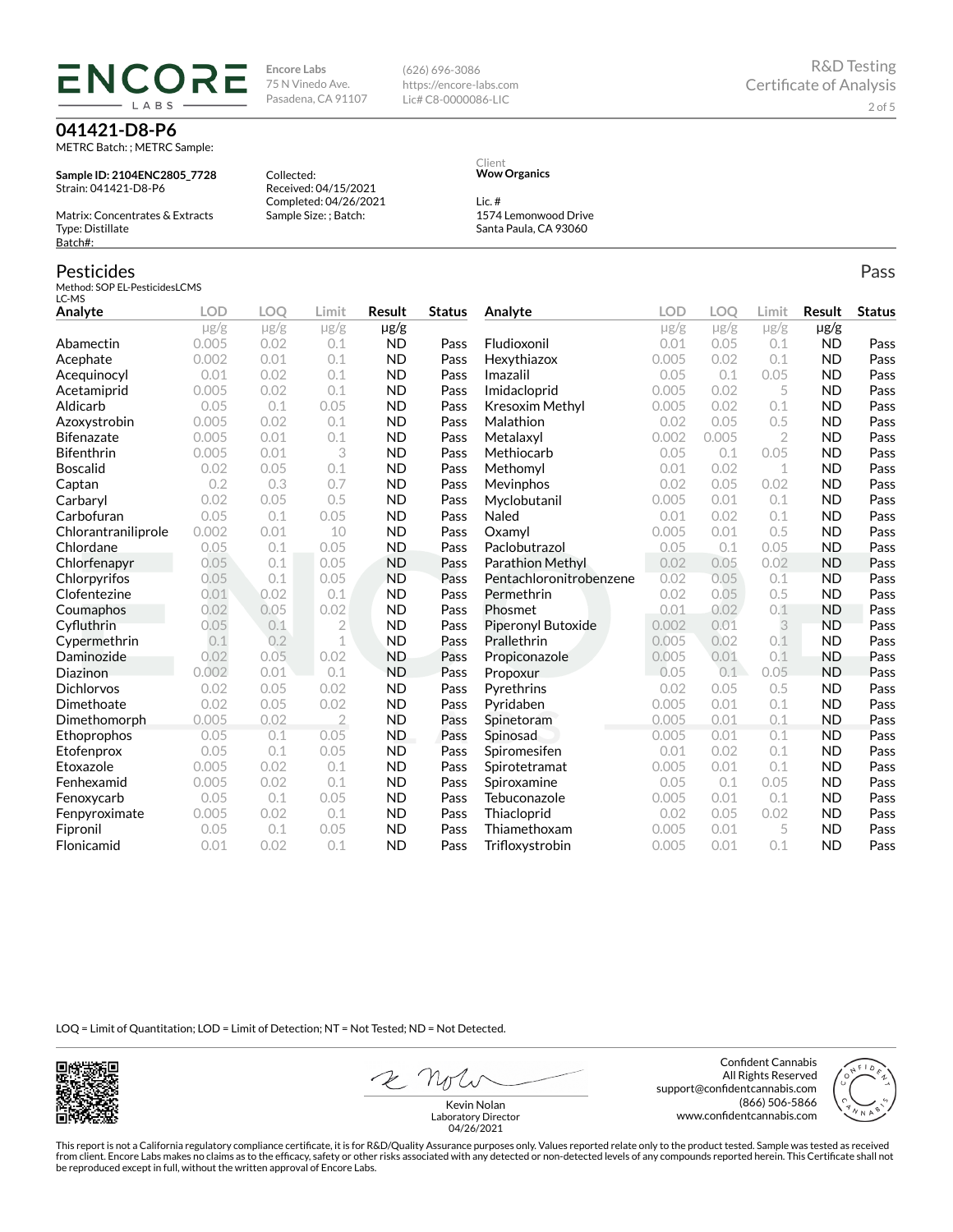**Encore Labs** 75 N Vinedo Ave. Pasadena, CA 91107 (626) 696-3086 https://encore-labs.com Lic# C8-0000086-LIC

## **041421-D8-P6**

**ENCOF** 

METRC Batch: ; METRC Sample:

LABS

**Sample ID: 2104ENC2805\_7728** Strain: 041421-D8-P6

Matrix: Concentrates & Extracts Type: Distillate Batch#:

| Collected:            |
|-----------------------|
| Received: 04/15/2021  |
| Completed: 04/26/2021 |
| Sample Size: ; Batch: |
|                       |

#### Client **Wow Organics**

Lic. # 1574 Lemonwood Drive Santa Paula, CA 93060

| <b>Residual Solvents</b><br>Method: SOP EL-RES_SOLVENTS<br>HS-GC-MS |            |           |           |           | Pass          |
|---------------------------------------------------------------------|------------|-----------|-----------|-----------|---------------|
| Analyte                                                             | <b>LOD</b> | LOQ       | Limit     | Result    | <b>Status</b> |
|                                                                     | $\mu$ g/g  | $\mu$ g/g | $\mu$ g/g | µg/g      |               |
| 1,2-Dichloro-Ethane                                                 | 0.1        | 0.29      |           | <b>ND</b> | Pass          |
| Acetone                                                             | 5.5        | 16.68     | 5000      | <b>ND</b> | Pass          |
| Acetonitrile                                                        | 4.56       | 13.82     | 410       | <b>ND</b> | Pass          |
| Benzene                                                             | 0.09       | 0.28      |           | <b>ND</b> | Pass          |
| <b>Butane</b>                                                       | 0.2        | 0.61      | 5000      | <b>ND</b> | Pass          |
| Chloroform                                                          | 0.1        | 0.29      |           | <b>ND</b> | Pass          |
| Ethanol                                                             | 1.97       | 5.97      | 5000      | ND        | Pass          |
| Ethyl-Acetate                                                       | 0.16       | 0.48      | 5000      | <b>ND</b> | Pass          |
| Ethyl-Ether                                                         | 0.12       | 0.38      | 5000      | <b>ND</b> | Pass          |
| Ethylene Oxide                                                      | 0.08       | 0.24      |           | <b>ND</b> | Pass          |
| Heptane                                                             | 0.1        | 0.29      | 5000      | ND        | Pass          |
| Isopropanol                                                         | 2.2        | 6.67      | 5000      | <b>ND</b> | Pass          |
| Methanol                                                            | 8.85       | 26.8      | 3000      | <b>ND</b> | Pass          |
| Methylene-Chloride                                                  | 0.1        | 0.31      |           | <b>ND</b> | Pass          |
| n-Hexane                                                            | 2.68       | 8.12      | 290       | <b>ND</b> | Pass          |
| Pentane                                                             | 0.64       | 1.94      | 5000      | <b>ND</b> | Pass          |
| Propane                                                             | 0.08       | 0.25      | 5000      | <b>ND</b> | Pass          |
| Toluene                                                             | 1.67       | 5.06      | 890       | <b>ND</b> | Pass          |
| Trichloroethene                                                     | 0.1        | 0.29      |           | <b>ND</b> | Pass          |
| Xylenes                                                             | 0.6        | 1.82      | 2170      | <b>ND</b> | Pass          |

Date Tested: 04/23/2021 LOQ = Limit of Quantitation; LOD = Limit of Detection; NT = Not Tested; ND = Not Detected.



2 not

Confident Cannabis All Rights Reserved support@confidentcannabis.com (866) 506-5866 www.confidentcannabis.com



Kevin Nolan Laboratory Director 04/26/2021

This report is not a California regulatory compliance certificate, it is for R&D/Quality Assurance purposes only. Values reported relate only to the product tested. Sample was tested as received from client. Encore Labs makes no claims as to the efficacy, safety or other risks associated with any detected or non-detected levels of any compounds reported herein. This Certificate shall not<br>be reproduced except in fu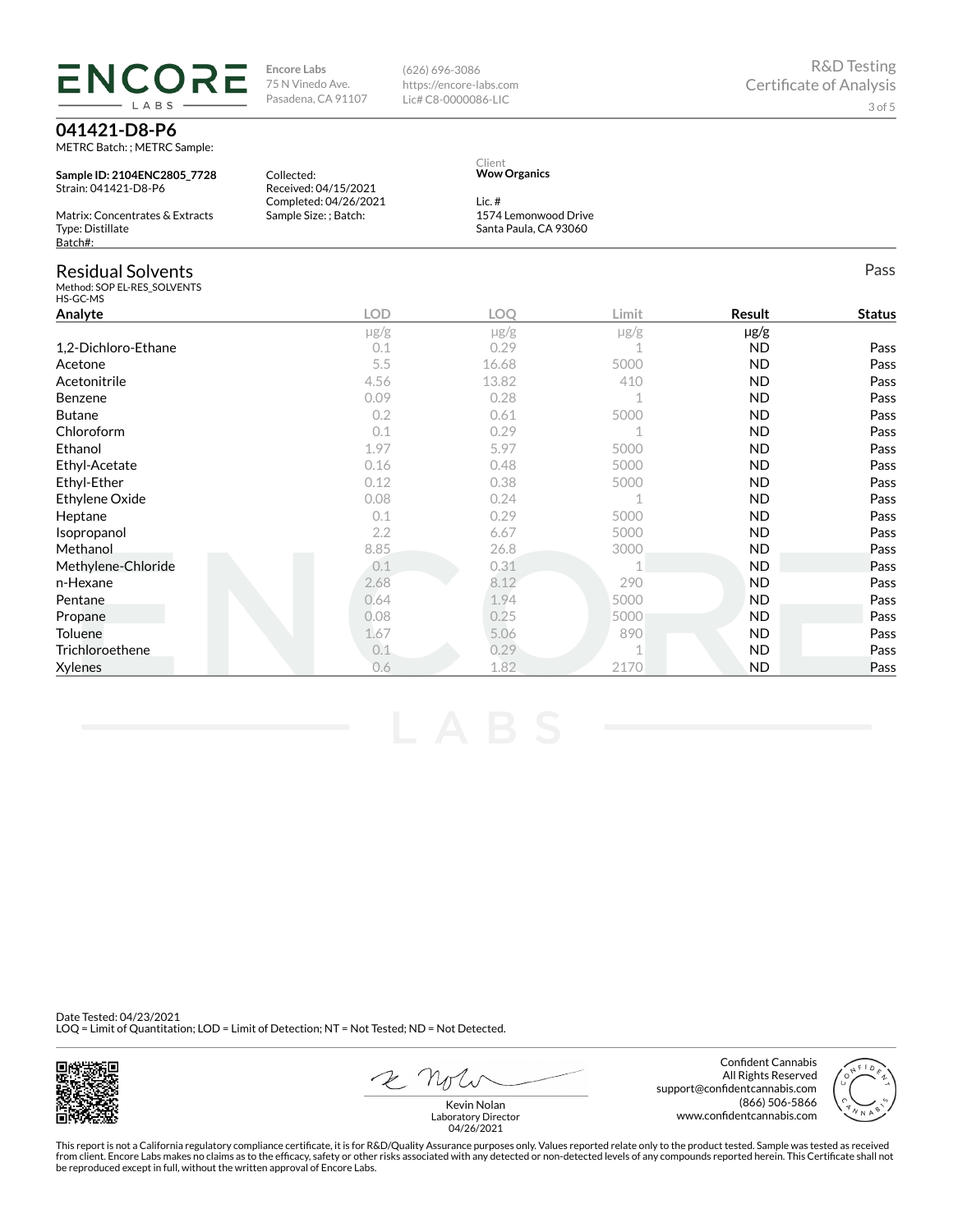**Encore Labs** 75 N Vinedo Ave. Pasadena, CA 91107

Received: 04/15/2021 Completed: 04/26/2021 Sample Size: ; Batch:

Collected:

(626) 696-3086 https://encore-labs.com Lic# C8-0000086-LIC

> Client **Wow Organics**

Lic. #

1574 Lemonwood Drive Santa Paula, CA 93060

## **041421-D8-P6**

METRC Batch: ; METRC Sample:

**ENCORE** LABS

**Sample ID: 2104ENC2805\_7728** Strain: 041421-D8-P6

Matrix: Concentrates & Extracts Type: Distillate Batch#:

### Mycotoxins

Method: SOP EL-PesticidesLCMS

| 1100100.301 LLTC300005LC113<br>LC-MS |       |       |           |               |
|--------------------------------------|-------|-------|-----------|---------------|
| Analyte<br><b>LOD</b>                | C     | Limit | Result    | <b>Status</b> |
| µg/kg                                | µg/kg | µg/kg | µg/kg     |               |
| <b>B1</b>                            |       |       | <b>ND</b> | Tested        |
| <b>B2</b>                            |       |       | <b>ND</b> | <b>Tested</b> |
| G1                                   |       |       | <b>ND</b> | <b>Tested</b> |
| G <sub>2</sub>                       |       |       | <b>ND</b> | <b>Tested</b> |
| Ochratoxin A                         |       | 20    | <b>ND</b> | Pass          |
| <b>Total Aflatoxins</b>              |       | 20    | <b>ND</b> | Pass          |

Date Tested: 04/23/2021 LOQ = Limit of Quantitation; LOD = Limit of Detection; NT = Not Tested; ND = Not Detected.



2 not

Confident Cannabis All Rights Reserved support@confidentcannabis.com (866) 506-5866 www.confidentcannabis.com



Kevin Nolan Laboratory Director 04/26/2021

This report is not a California regulatory compliance certificate, it is for R&D/Quality Assurance purposes only. Values reported relate only to the product tested. Sample was tested as received from client. Encore Labs makes no claims as to the efficacy, safety or other risks associated with any detected or non-detected levels of any compounds reported herein. This Certificate shall not<br>be reproduced except in fu

Pass